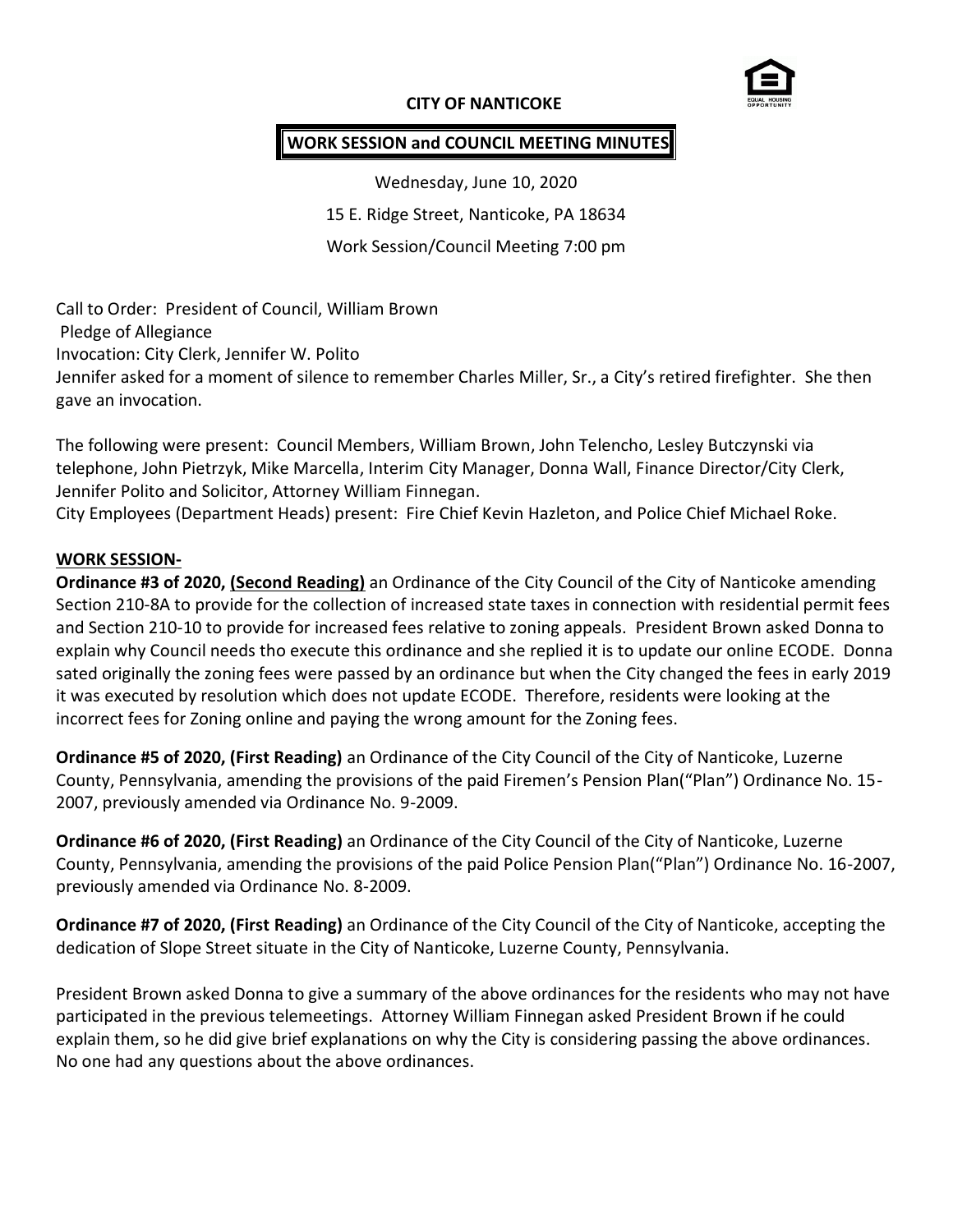# **Administrative Updates-**

**Donna Wall** updated Council and residents on the following:

-Donna announced that the City has completed its reopening procedures to safely reopen City Hall and she asked that everyone please follow all the rules and regulations that are posted in the building like social distancing, wearing masks, using the hand sanitizer upon entering the building and not to come in if you are feeling ill. She informed everyone that the City is still recommending residents to call the City for assistance and use the black drop box in front of City Hall to make payments or drop off coorespondance. She then thanked everyone for their cooperation during this pandemic.

-Donna informed Council of the status of the following road construction in town:

Hanover, Field and Market Streets are completed.

Bliss and W. Green Streets are being worked on now.

They will be moving onto State Street and Apollo Circle.

-Donna informed everyone that there was a water main break on the newly paved Hanover Street and the Water Company will be cutting the new pavement to fix the break. The Water Company will fix the street back to its newly paved condition. Mr. Ron Knapp asked Donna if she had any complaints from residents regarding the contractor leaving pieces of tar and asphault throughout town. Mr. Knapp stated these Contractors need to clean off the back of their trucks before traveling through town. Donna said she has not had any complaints but she will speak with the contractor. Councilor Mike Marcella had a concern with W. Green Street's ADA Ramps and that if the pavement is installed to high, it will flood out the ADA Ramps.

**A Motion** was made by Councilmember Pietrzyk, seconded by Councilmember Marcella to adjourn the work session. Motion carried unanimously.

# **REGULAR MEETING** Comments from the Public agenda items only.

None

# **Old Business**

None

# **New Business**

**A Motion** to approve the May 20, 2020 minutes was made by Councilmember Marcella, seconded Councilmember Telencho.

Motion carried unanimously.

**A Motion** to approve the payment of the bills in the amount of \$711,126.34 (2 Payrolls \$193,527.95 and Payables \$517,598.39) was made by Councilmember Telencho, seconded by Councilmember Pietrzyk. Motion carried unanimously.

**A Motion** to approve **Ordinance # 3 of 2020, (Second Reading)** an Ordinance of the City Council of the City of Nanticoke amending Section 210-8A to provide for the collection of increased state taxes in connection with residential permit fees and Section 210-10 to provide for increased fees relative to zoning appeals was made by Councilmember Marcella, seconded Councilmember Telencho.

Motion carried unanimously.

**A Motion** to approve **Ordinance # 5 of 2020, (First Reading)** an Ordinance of the City Council of the City of Nanticoke, Luzerne County, Pennsylvania, amending the provisions of the paid Firemen's Pension Plan("Plan") Ordinance No. 15-2007, previously amended via Ordinance No. 9-2009 was made by Councilmember Pietrzyk, seconded Councilmember Marcella.

Motion carried unanimously.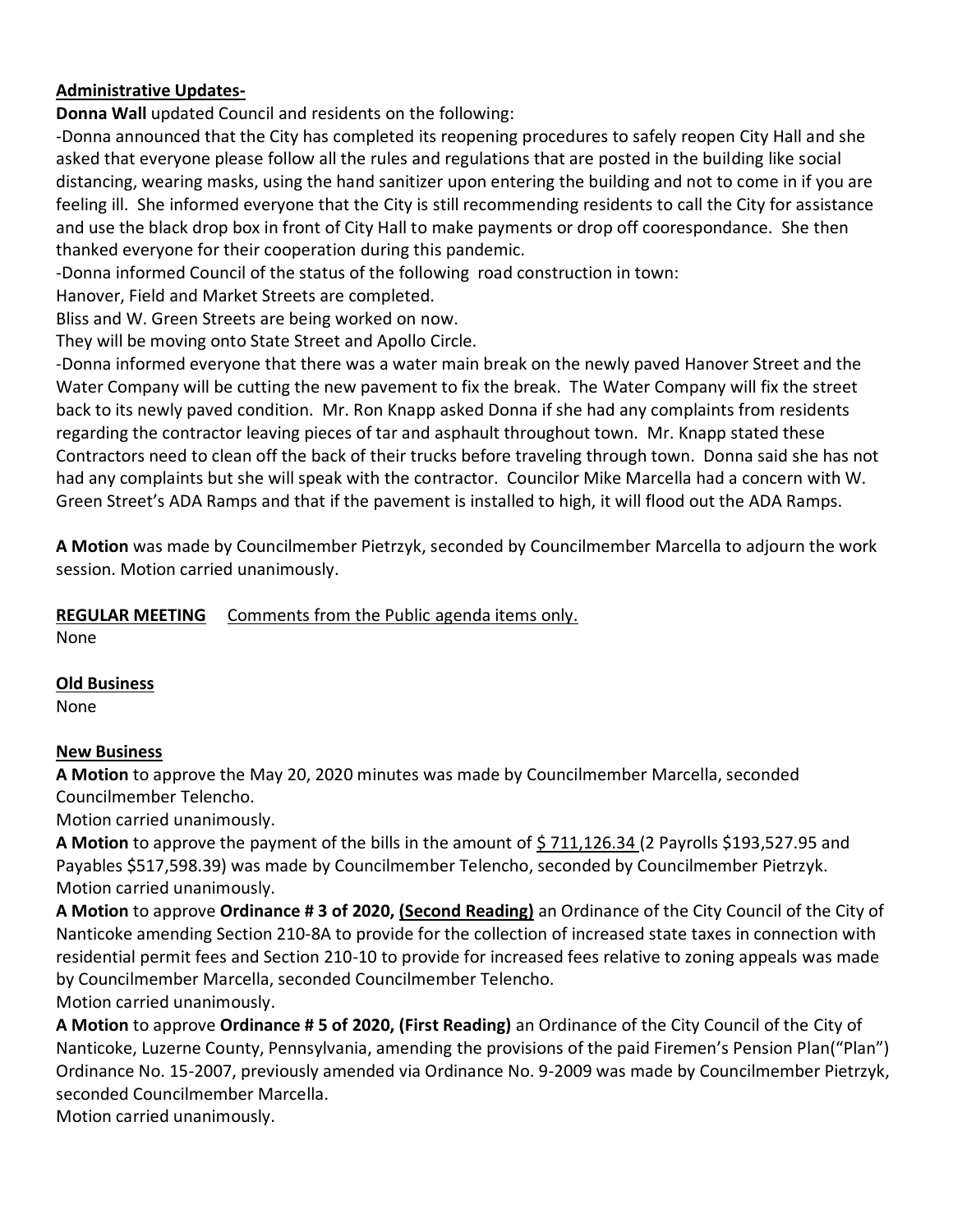**A Motion** to approve **Ordinance #6 of 2020, (First Reading)** an Ordinance of the City Council of the City of Nanticoke, Luzerne County, Pennsylvania, amending the provisions of the paid Police Pension Plan("Plan") Ordinance No. 16-2007, previously amended via Ordinance No. 8-2009 was made by Councilmember Marcella, seconded Councilmember Telencho.

Motion carried unanimously.

**A Motion** to approve **Ordinance #7 of 2020, (First Reading)** an Ordinance of the City Council of the City of Nanticoke, accepting the dedication of Slope Street situate in the City of Nanticoke, Luzerne County, Pennsylvania was made by Councilmember Pietrzyk, seconded Councilmember Marcella. Motion carried unanimously.

#### **COMMENTS FROM THE PUBLIC –**

**Ms. Julianna Zarzycki** noticed that signs for shipping and receiving at the Spree Tail Warehouse were installed on Kosciuszko Street and she thought truck traffic was not allowed on that street and they had to enter at the roundabout in Hanover Twp. She is seeing truck traffic at the Espy Street roundabout too. President Brown asked Donna to look into this issue and try to resolve it. Mr. Ron Knapp stated it would help if PennDOT would install signs on Interstate 29 directing the truckers on what roundabout to use for the warehouses. Councilor Telencho stated the truckers are still using Main Street too, not as much but they are still entering town using Main Street and they have a hard time making that turn onto Kosciuszko Street. Donna stated that PennDOT is not working at full capacity as of yet and President Brown asked Donna to contact the Senator to see if he could contact someone to get this issue resolved.

**Mr. Larry Beck** wanted to thank the City for cleaning up East Green Street and patching the enormous pot holes. He stated some were 2 feet deep.

**Mr. John Rentko is** aware that the City has a Fireworks ordinance and wanted to inform the City Officials that on his street (Park Street), there are people lighting them off in a residential neighborhood from 9:30 pm to 11:30 pm and asked if something can be done to stop it. Mr. Hank Marks replied that fireworks are not allowed in the residential neighborhoods. Mr. Rentko asked if we could publish in the Citizens Voice that the City has a Fireworks ordinance and President Brown said we will put a reminder on our Facebook page and Website but not in the paper because those ads cost the City money. Mr. Rentko asked about the area on Main Street by Shultz's house that keeps sinking and what can be done to resolve it. Mr. Rentko stated that ex-foreman, Pavelitz said it is a City line causing the issues. Donna Wall replied it is not a City line it is a vault owned by Verizon that keeps sinking. Donna suggested doing a soft dig to see what is actually going on there. **Mr. Hank Marks** commented on the fireworks and he said he had words with an owner on Loomis Street about the City having an ordinance against fireworks. He stated they were lighting off large aerial fireworks that could burn his house down. Mr. Marks stated that if he waited for the police, his home could have burned so he went out and told them they had to stop. Mr. Marks announced the GNA School District has passed a budget with no tax increase for 2021 and the 2020 graduates will have an outdoor graduation ceremony. Mr. Marks said now for the bad news, the City's budget has doubled in the past 10 years and that last year's tax increase in earned income tax equates to 11%. He asked why the increase in 2020 was approximately \$640,000 and after getting a response he wants to know what MMO's of \$500,000 are and is that an annual amount. Donna Wall replied that the MMO stands for Minimum Municipal Obligation for the City's pensions and the amounts vary from year to year. He compared the City's budgets to Plymouth and Newport Township's budgets and asked how they can operate their towns with budgets less that \$200,000. He said it costs Nanticoke City residents approximately \$600.00 per year but costs Plymouth and Newport Township residents approximately \$300.00 per year. Mr. Marks commented that the City's health insurance costs rose over \$100,000 in 2020. Mr. Marks replied he heard the City is hiring police officer(s) and wanted to know how many. President Brown stated the City is unsure at this time of how many but one is needed to replace Captain Lehman. Mr. Marks stated he is good with one but no more than that because an officer costs